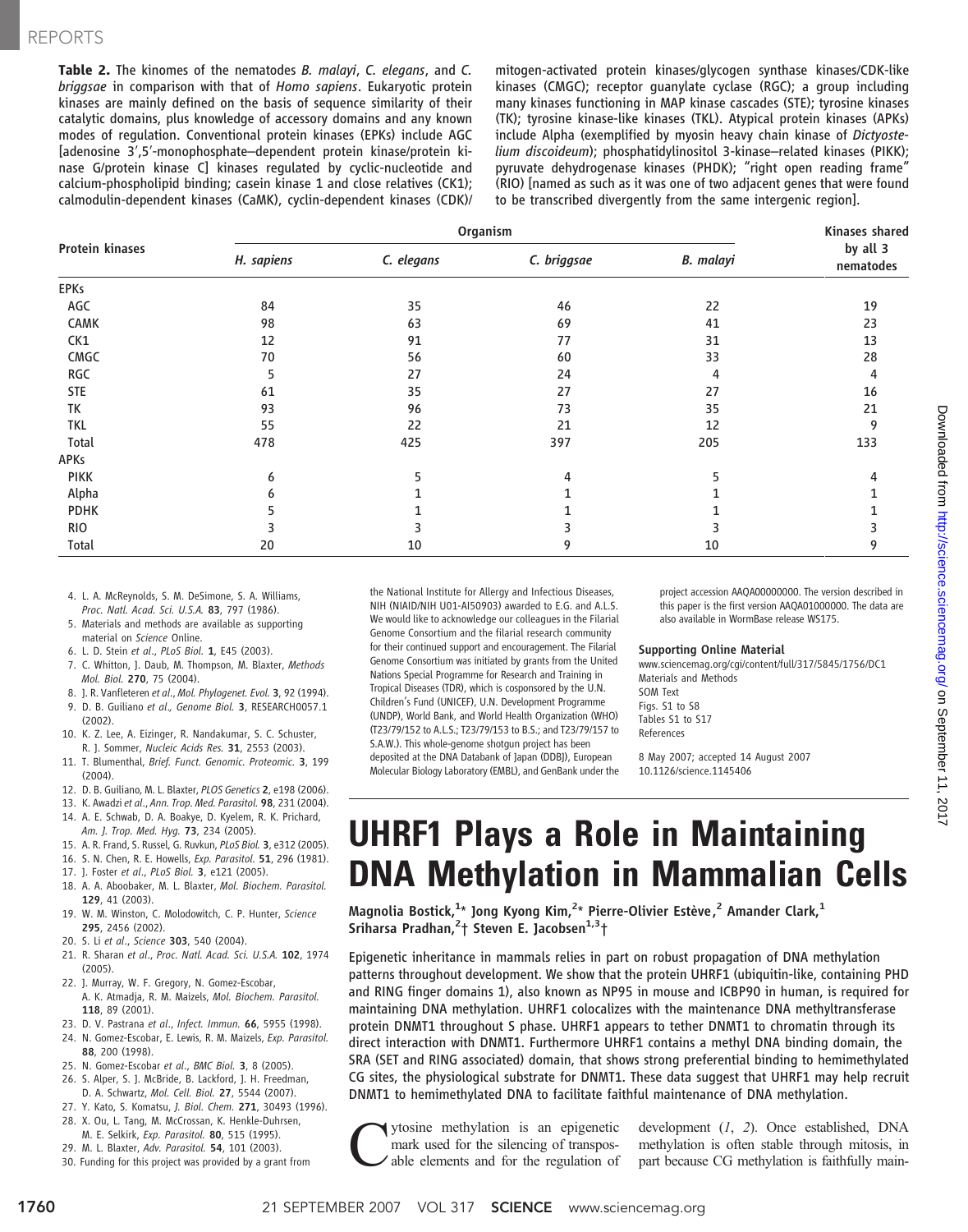tained after DNA replication by DNMT1 (3). The SRA domain present in the Arabidopsis KRYPTONITE histone methyltransferase, and also in UHRF1 family proteins found in plants and animals, was found to bind methylated DNA in either a CG, CHG (where H indicates A, T, or C), or asymmetrical sequence context  $(4-7)$ . KRYPTONITE is required for maintenance of CHG DNA methylation, and the Arabidopsis

\*These authors contributed equally to this work. †To whom correspondence should be addressed. E-mail: pradhan@neb.com (S.P.); jacobsen@ucla.edu (S.E.J.)

Α

E14

Fig. 1. Decreased DNA methylation in mUhrf1<sup>-</sup> ESC. (A) Ethidium bromide– stained genomic DNA from two wild-type (E14) and three *mUhrf1<sup>-/-</sup>* independent sets of ES cells digested with a CG methylation– sensitive enzyme (HpaII) or –insensitive enzyme (MspI). (B and C) Southern blots probed with a minor satellite (B) or IAP (C) probe. (D) Bisulfite sequencing methylation patterns at IAP (left) or Line-1 (right) sequences. CG dinucleotides are represented by circles, solid if methylated and open if unmethylated. Percentages of methylated CG dinucleotides are below each pattern.

UHRF1 homolog VIM1/ORTH2 is required for maintenance of CG methylation at centromeric repeat sequences (6, 7). Mammalian UHRF1, formerly known as NP95 (nuclear protein 95) in mouse and ICBP90 (inverted CCAAT box binding protein 90) in human, contains several domains, including UBL (ubiquitin-like), RING (really interesting new gene), and PHD (plant homeo domain) domains and an SRA domain that can bind methylated DNA  $(4, 5, 8-10)$ . Prior analysis has implicated UHRF1 in DNA damage control, regulation of S phase, and transformation to malignancy  $(5, 11-14)$ , although the mechanism behind these effects is unknown. In this study, we explored the interaction between UHRF1 and DNMT1 in maintaining mammalian CG DNA methylation.

Methylation of genomic DNA from wildtype and  $mUnrf1^{-/-}$  (mouse Uhrf1) embryonic stem (ES) cells (15) was analyzed by Southern blots and genomic bisulfite sequencing (16). We observed massive global losses of DNA methylation in  $mUnrf^{-\text{--}}$  cells, as evidenced by a decrease in the size of genomic DNA after digestion with the CG methylation–sensitive restriction enzyme HpaII (Fig. 1A). We also observed decreased methylation of two well-characterized, heavily methylated, high copy number loci, the minor satellite and IAP (intracisternal A particle) elements (Fig. 1, B and C). We quantified the change in DNA methylation by using bisulfite sequencing of wild-type and mUhrf1<sup>−</sup> genomic DNA. We observed a decrease of IAP element CG DNA methylation from 91% in the



<sup>&</sup>lt;sup>1</sup>Department of Molecular Cell and Developmental Biology, University of California, Los Angeles, Los Angeles, CA 90095, USA. <sup>2</sup>New England BioLabs, Ipswich, MA 01938, USA. <sup>3</sup>Howard Hughes Medical Institute, University of California, Los Angeles, Los Angeles, CA 90095, USA.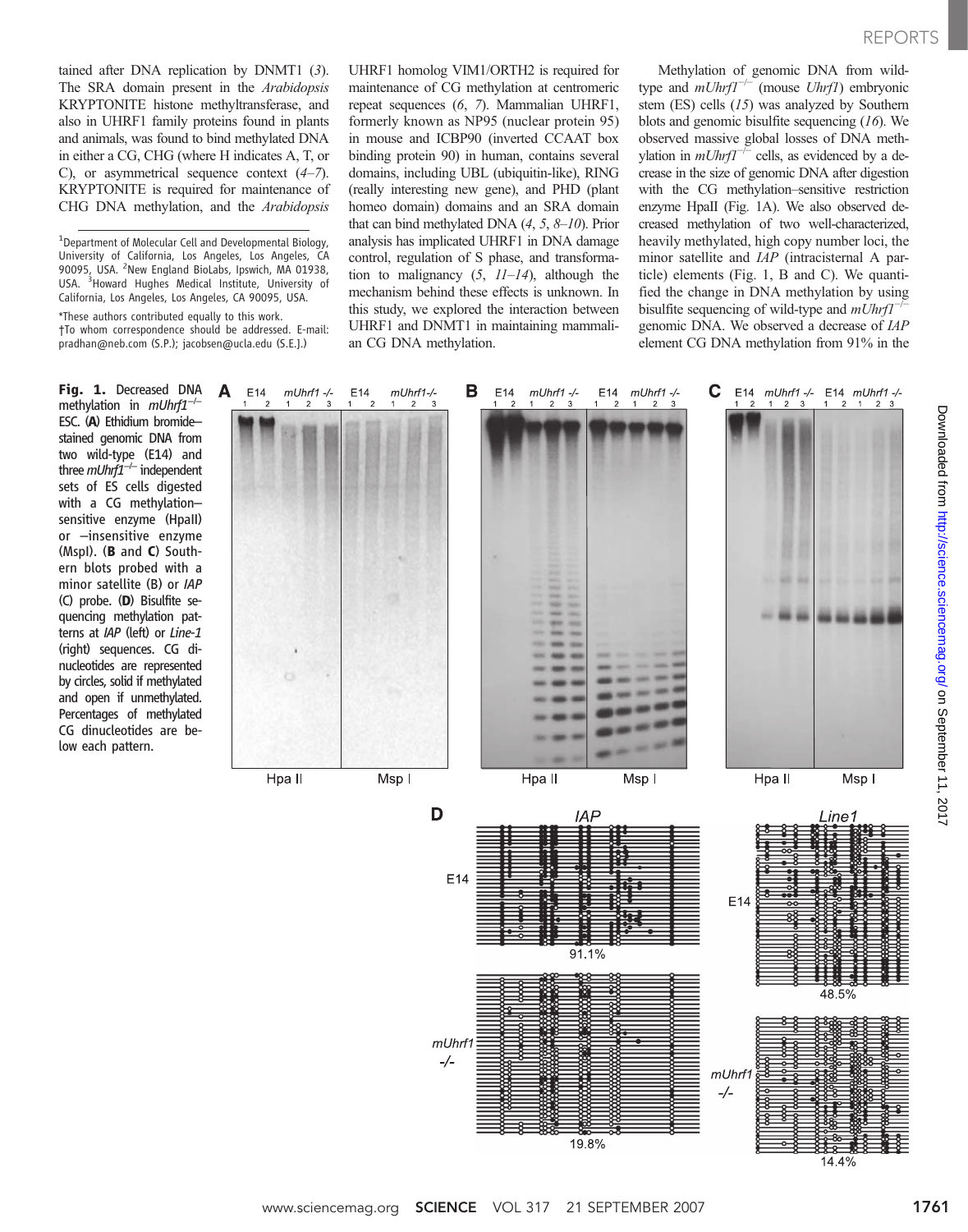wild type to 19% in  $mUnrf1^{-/-}$  and a decrease in Line-1 (another abundant element) methylation from 49% to 14% (Fig. 1D). This loss of methylation phenotype was not a secondary consequence of decreases in DNA methyltransferases, because we observed that DNMT1,

DNMT3a, and DNMT3b amounts were not reduced in the  $mUnrf1^{-/-}$  cells (fig. S1).

Loss of DNMT1 activity also led to decreased genomic DNA methylation at Line-1 (17), IAP  $(18)$ , and minor satellite  $(19)$  sequences. Furthermore, both UHRF1- and DNMT1-depleted ES



Fig. 2. Colocalization of mUHRF1 and DNMT1. Detection of DsRed-DNMT1 and green fluorescent protein (GFP)–mUHRF1 transiently expressed in synchronized COS-7 cells. Cells were released from G1 arrest and followed for the given number of hours (h) through S phase. DNA was visualized with Hoechst stain.

cells failed to properly differentiate and showed embryonic lethality, but both remained proliferative as ES cells (15, 20). Lastly, the subnuclear localization of DNMT1 (21, 22) and UHRF1 (14, 23) have been studied as cultured cells progress through the cell cycle, and both were found at multiple foci during S phase. During mid-S phase, both UHRF1 and DNMT1 were shown to be at replication foci, as judged by colocalization with proliferating cell nuclear antigen (PCNA) and 5-bromo-2´-deoxyuridine (BrdU), and in late S phase both proteins were also found associated with 4´,6´-diamidino-2 phenylindole (DAPI)–staining heterochromatin (14, 23–25). Consistent with these earlier findings, we found that, in COS-7 cells, mUHRF1 and DNMT1 colocalized as synchronized cells were allowed to progress from G1 though S phase (Fig. 2). As the cells entered S phase, both proteins moved from a diffuse pattern throughout the nucleus (excluded from the nucleolus) to primarily being localized to multiple foci (Fig. 2). Merged images of DNMT1 and mUHRF1 confirmed that these foci contained both proteins. The colocalization was especially evident in late S phase, when highly methylated heterochromatin is replicated (Fig. 2). This colocalization was repeated with hUHRF1 (human UHRF1) and DNMT1, giving very similar results (fig. S2). Consistent with the immunolocalization data, we found that hUHRF1 and DNMT1 were chromatinassociated proteins whose abundance in HeLa cell chromatin increased as cells progressed from G1 though S phase (fig. S3).

By using a coprecipitation assay, we found that UHRF1 and DNMT1 were physically assoDownloaded from http://science.sciencemag.org/ on September 11, 2017 Downloaded from [http://science.science](http://science.sciencemag.org/)mag.org/ on September 11, 2017



Fig. 3. hUHRF1 interacts with DNMT1 and is required for its association with chromatin. (A) Wild-type HEK293T cells (wt) or those stably expressing DNMT1 fused to CBD (D1) were used for coprecipitation experiments. Chitin sepharose was used to precipitate DNMT1. hUHRF1 and DNMT1 were detected by immunoblot analysis from total protein fractions (Input) or precipitation fractions (Bound) using antibodies against DNMT1 or hUHRF1. (B) Total proteins were extracted from mock-treated control HeLa cells (Control) or cells treated with siRNAs for DNMT1 (DNMT1 kd) or hUHRF1 (hUHRF1 kd). Decreased protein quantities were verified by immunoblot analysis, with antibodies against actin used as a loading control. (C) Chro-matin was purified from wild-type HeLa cells (Control), DNMT1 kd cells, or hUHRF1 kd cells, and DNMT1 and hUHRF1 were detected by immunoblot



A

В

 $\mathbf C$ 

hUHRF1

H<sub>3</sub>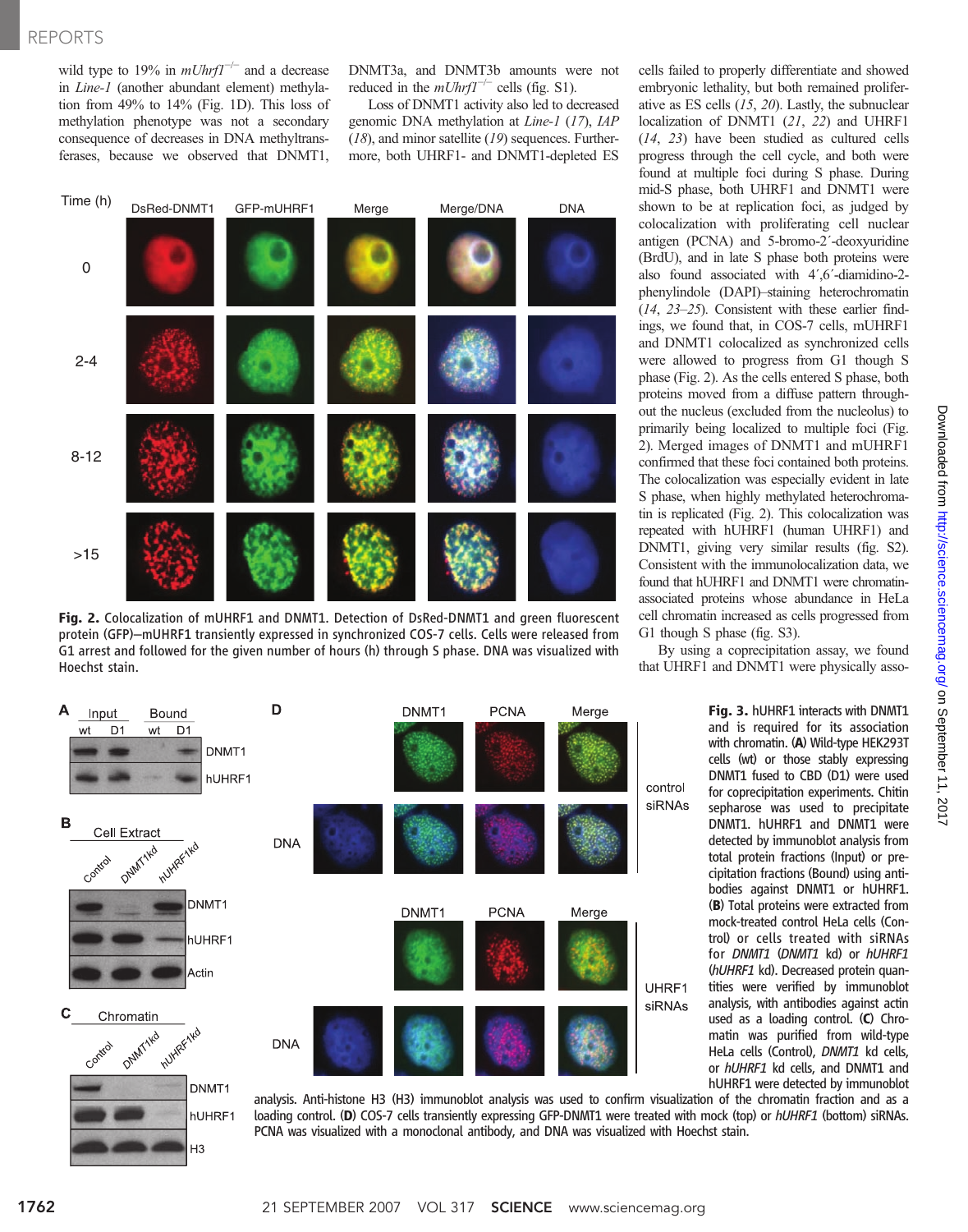ciated. We used a human cell line [human embryonic kidney–293 (HEK293T) cells] stably expressing a chitin binding domain (CBD) affinitytagged DNMT1. We captured DNMT1-CBD fusion proteins with chitin sepharose beads and assayed for the presence of hUHRF1 in the precipitates by immunoblot analysis using an hUHRF1 antibody. hUHRF1 was highly enriched in the bound fraction (Fig. 3A). An additional analysis with recombinant DNMT1 and mUHRF1 demonstrated a direct interaction of the two proteins (fig. S4).

We next tested whether hUHRF1 depletion would affect the association of DNMT1 with chromatin. Small interfering RNAs (siRNAs) were used to reduce the amounts of endogenous hUHRF1 or DNMT1 in HeLa cells, and immunoblots of the knockdown cell extracts using hUHRF1- or DNMT1-specific antibodies confirmed that only the protein of interest was suppressed (Fig. 3B). Methylation-specific polymerase chain reaction (PCR) confirmed that methylation levels were decreased in these cells at both repeated sequences and at the RAR-b2 locus that is hypermethylated in HeLa cells (fig. S5). We then isolated chromatin from these cells and assayed for the presence of hUHRF1 and DNMT1 by immunoblotting of chromatinassociated proteins. In mock treated HeLa cells, DNMT1, hUHRF1, and histone H3 (a positive control) were all associated with chromatin (Fig. 3C). As expected, siRNA-mediated knockdown of hUHRF1 or DNMT1 depleted the respective protein from isolated chromatin. In addition, knockdown of hUHRF1 severely reduced the association of DNMT1 with chromatin, but knockdown of DNMT1 did not reduce the as-

Fig. 4. SRA domain of mUHRF1 preferentially binds hemimethylated CG dinucleotides. (A) Electrophoretic mobility shift assays with GST-mUHRF1SRA binding to double-stranded oligonucleotides containing unmethylated (U), fully methylated (M), or hemimethylated DNA with the methyl cytosine on sense (Hs) or antisense (Ha) strands, in either a CG, CHG, or CHH sequence context. Antibody against GST (GST) added to the assay before electrophoresis supershifted the GST-mUHRF1SRA/DNA complex, whereas the nonspecific control antibody GFP (GFP) did not. (B) Quantification of binding of GST-mUHRF1SRA to unmethylated (CGu, circles), fully methylated (CGm, diamonds), or hemimethylated (CGhs, squares; CGha, solid circles) oligonucleotides. Points represent mean  $\pm$  SD. (C and D) Competition assays with GST-mUHRF1 bound to CGhs and competed with  $10\times$ ,  $100\times$ ,  $500\times$ , and  $1000\times$  of unmethylated, fully methylated, or hemimethylated cold DNA. fp is free probe.

sociation of hUHRF1 with chromatin (Fig. 3C). We also analyzed the dependence of DNMT1 subnuclear localization on UHRF1. Whereas DNMT1 colocalized with the replication factor PCNA in wild-type cells, we found that, in both COS-7 cells treated with UHRF1 siRNAs (Fig. 3D) or in the  $mUnrf1^{-/-}$  ES cells (fig. S6), DNMT1 showed a more dispersed pattern throughout the nucleoplasm. Together, these results suggest a model in which UHRF1 helps to tether DNMT1 to chromatin.

We studied the methyl DNA binding properties of the UHRF1 SRA domain by using electrophoretic mobility shift assays and a bacterially expressed and purified glutathione S-transferase (GST) fusion with the mUHRF1 SRA domain. We used double-stranded oligonucleotides that contained either unmethylated, fully methylated, or hemimethylated cytosines found in three different sequence contexts (CG, CHG, and asymmetric CHH; fig. S7). The mUHRF1 SRA only bound to DNA methylated in a CG context (Fig. 4A), consistent with the prevalence of this type of methylation in mammalian genomes. In addition, the mUHRF1 SRA domain bound better to hemimethylated CG DNA, whether it was methylated on the sense strand (hs) or the antisense strand (ha), than it did to fully methylated DNA (Fig. 4, A and B). We quantified this difference and found a sevenfold higher affinity for hemimethylated DNA  $(K_d = 1.8 \pm 0.4 \text{ nM} \text{ for hs and } K_d = 1.7 \pm 0.1 \text{ nM}$ for ha) than for fully methylated DNA  $(K_d =$  $12.1 \pm 1.7$  nM) (mean  $\pm$  SD, Fig. 4B and fig. S8). The mUHRF1 SRA domain did not bind to hemimethylated CNG-containing DNA or to asymmetrically methylated DNA (which is

also methylated on only one strand), confirming its preference for CG methylation (Fig. 4A). In addition, negative control binding assays with purified GST alone showed no detectable binding even at greatly increased GST concentrations. We confirmed the specificity of the mUHRF1 SRA domain for hemimethylated DNA by performing competition studies where GSTmUHRF1SRA bound to the hemimethylated CG DNA (hs) was competed with unmethylated, fully methylated, or hemimethylated DNA (Fig. 4, C and D). Lastly, we found that hUHRF1 also shows a preference for hemimethylated CG DNA (fig. S9).

We found that the affinity for binding to hemimethylated DNA is not a general property of SRA domains, because this specificity was not observed for the Arabidopsis SRA-SET protein, SUVH6 (fig. S10) (6). This confirms our earlier finding that SRA domains from different proteins show a wide variation in binding properties for differentially methylated DNA (6).

In summary, we found that UHRF1 is required for maintenance of CG DNA methylation, physically interacts and colocalizes with DNMT1, and is required for the stable association of DNMT1 with chromatin. The affinity of the UHRF1 SRA domain for hemimethylated DNA suggests a model in which UHRF1 can bind to hemimethylated DNA and recruit DNMT1 to facilitate efficient maintenance CG methylation. Two other important factors are known to contribute to maintenance methylation. The first is the inherent preference of DNMT1's catalytic activity for hemimethylated DNA (26, 27). The second is the recruitment of DNMT1 to replication foci through its interaction with PCNA

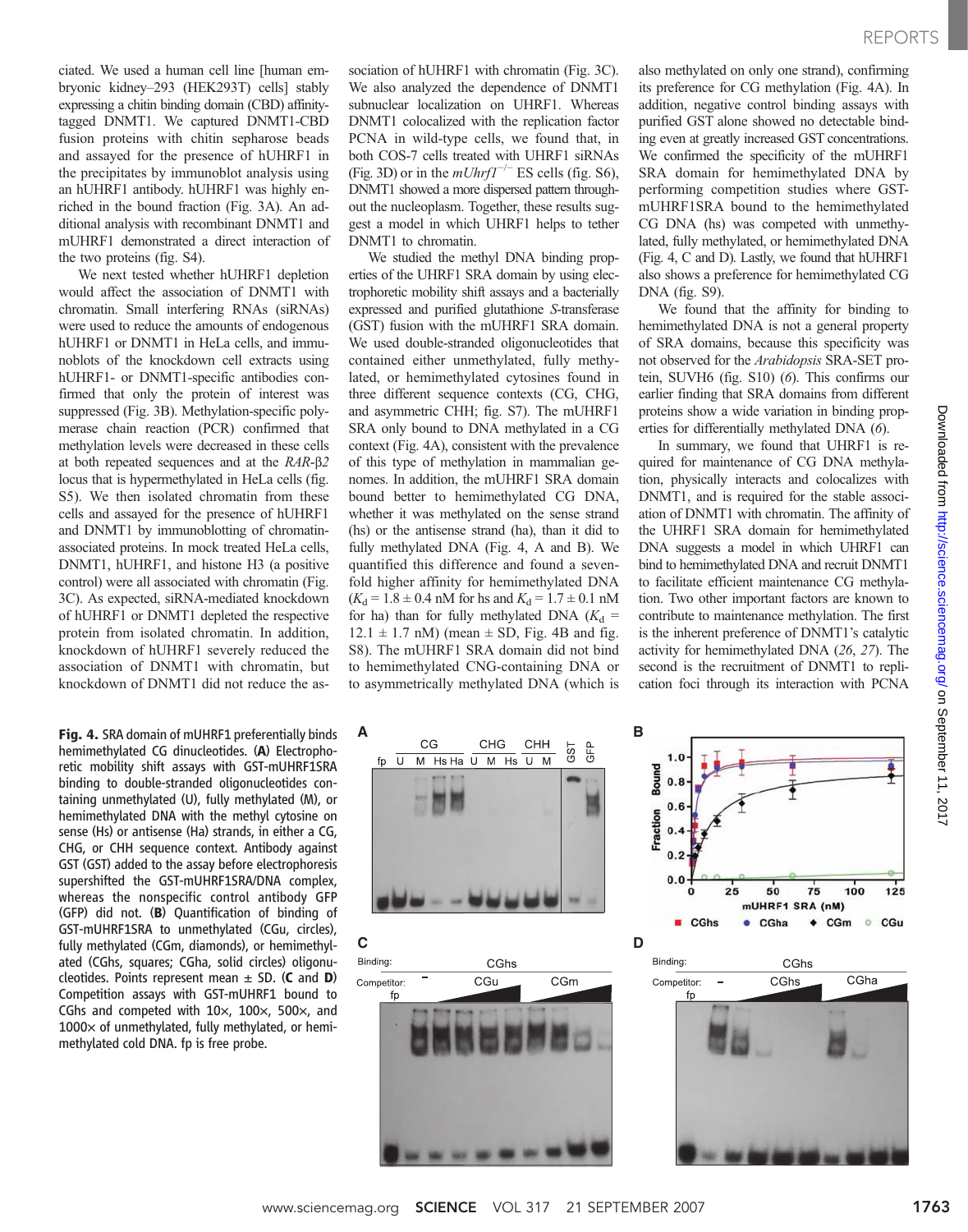## REPORTS

(28), although recent studies suggest that disruption of the PCNA-DNMT1 interaction results in only a small decrease in the efficiency of maintenance methylation (25, 29, 30). Together with the activity of UHRF1, these factors likely contribute to the high fidelity of CG maintenance methylation that contributes to epigenetic inheritance.

#### References and Notes

- 1. I. R. Henderson, S. E. Jacobsen, Nature 447, 418 (2007). 2. C. B. Schaefer, S. K. T. Ooi, T. H. Bestor, D. Bourc'his,
- Science 316, 398 (2007). 3. T. Bestor, A. Laudano, R. Mattaliano, V. Ingram, J. Mol. Biol. 203, 971 (1988).
- 4. M. Unoki, T. Nishidate, Y. Nakamura, Oncogene 23, 7601 (2004).
- 5. M. Jeanblanc et al., Oncogene 24, 7337 (2005).
- 6. L. M. Johnson et al., Curr. Biol. 17, 379 (2007).
- 7. H. R. Woo, O. Pontes, C. S. Pikaard, E. J. Richards, Genes Dev. 21, 267 (2007).
- 8. E. Citterio et al., Mol. Cell. Biol. 24, 2526 (2004).
- 9. A. Fujimori et al., Mamm. Genome 9, 1032 (1998).
- 10. M. Mousli et al., Br. J. Cancer 89, 120 (2003).
- 11. I. M. Bonapace et al., J. Cell Biol. 157, 909 (2002).
- 12. M. Muto et al., Cell Prolif. 28, 645 (1995).
- 13. A. Sakai et al., Biol. Pharm. Bull. 26, 347 (2003).
- 14. R. Papait et al., Mol. Biol. Cell 18, 1098 (2007).
- 15. M. Muto et al., J. Biol. Chem. 277, 34549 (2002).
- 16. Materials and methods are available on Science Online.
- 17. D. M. Woodcock, M. E. Linsenmeyer, W. D. Warren, Gene 206, 63 (1998).
- 18. C. P. Walsh, J. R. Chaillet, T. H. Bestor, Nat. Genet. 20, 116 (1998).
- 19. M. Kim, B. N. Trinh, T. I. Long, S. Oghamian, P. W. Laird, Nucleic Acids Res. 32, 5742 (2004).
- 20. E. Li, T. H. Bestor, R. Jaenisch, Cell 69, 915 (1992). 21. H. Leonhardt, A. W. Page, H. U. Weier, T. H. Bestor, Cell
- 71, 865 (1992).
- 22. Y. Liu, E. J. Oakeley, L. Sun, J. P. Jost, Nucleic Acids Res. 26, 1038 (1998).
- 23. M. Miura, H. Watanabe, T. Sasaki, K. Tatsumi, M. Muto, Exp. Cell Res. 263, 202 (2001).
- 24. H. P. Easwaran, L. Schermelleh, H. Leonhardt,
- M. C. Cardoso, EMBO Rep. 5, 1181 (2004). 25 L. Schermelleh et al., Nucleic Acids Res. 35, 4301 (2007).
- 26. T. H. Bestor, EMBO J. 11, 2611 (1992).
- 27. S. Pradhan, A. Bacolla, R. D. Wells, R. J. Roberts, J. Biol. Chem. 274, 33002 (1999).
- 28. L. S. Chuang et al., Science 277, 1996 (1997).
- 29. G. Egger et al., Proc. Natl. Acad. Sci. U.S.A. 103, 14080 (2006).
- 30. F. Spada et al., J. Cell Biol. 176, 565 (2007).
- 31. We thank L. Johnson, A. Khattar, A. Conway, and N. Mohan for technical assistance and H. Koseki, M. Muto, G. Fan, and T. Bestor for reagents and advice. M.B. was partially funded by the American Heart Association Postdoctoral Fellowship 0625014Y. S.P. would like to thank R. Roberts, D. Comb, and New England Biolabs for support. Work in the Jacobsen lab is funded by NIH grant GM060398. S.E.J. is an Investigator of the Howard Hughes Medical Institute.

#### Supporting Online Material

www.sciencemag.org/cgi/content/full/1147939/DC1 Materials and Methods Figs. S1 to S10

References

17 July 2007; accepted 26 July 2007 Published online 2 August 2007; 10.1126/science.1147939 Include this information when citing this paper.

# MicroRNA Inhibition of Translation Initiation in Vitro by Targeting the Cap-Binding Complex eIF4F

Géraldine Mathonnet,<sup>1\*</sup> Marc R. Fabian,<sup>1\*</sup> Yuri V. Svitkin,<sup>1</sup> Armen Parsyan,<sup>1</sup> Laurent Huck,<sup>1</sup> Takayuki Murata,<sup>1</sup> Stefano Biffo,<sup>2,3</sup> William C. Merrick,<sup>4</sup> Edward Darzynkiewicz,<sup>5</sup> Ramesh S. Pillai, $^6$  Witold Filipowicz, $^6$  Thomas F. Duchaine, $^1$ † Nahum Sonenberg $^1$ †

MicroRNAs (miRNAs) play an important role in gene regulatory networks in animals. Yet, the mechanistic details of their function in translation inhibition or messenger RNA (mRNA) destabilization remain controversial. To directly examine the earliest events in this process, we have developed an in vitro translation system using mouse Krebs-2 ascites cell–free extract that exhibits an authentic miRNA response. We show here that translation initiation, specifically the 5′ cap recognition process, is repressed by endogenous let-7 miRNAs within the first 15 minutes of mRNA exposure to the extract when no destabilization of the transcript is observed. Our results indicate that inhibition of translation initiation is the earliest molecular event effected by miRNAs. Other mechanisms, such as mRNA degradation, may subsequently consolidate mRNA silencing.

**M**icroRNAs (miRNAs) are short [~21]<br>nucleotides (nt) in length] regulatory<br>of organisms ranging from plants to animals nucleotides (nt) in length] regulatory of organisms ranging from plants to animals. They are implicated in the regulation of a wide variety of biological processes  $(1-7)$ . miRNAs

\*These authors contributed equally to this work. †To whom correspondence should be addressed. E-mail: nahum.sonenberg@mcgill.ca (N.S.); thomas.duchaine@ mcgill.ca (T.F.D).

act in association with Argonaute (Ago) proteins as components of the RNA-induced silencing complex (RISC) to repress mRNA expression (8, 9). Studies using in vivo systems reported that miRNAs either inhibit translation or lead to the degradation of the target mRNA or proteolysis of the nascent polypeptide  $(10–17)$ . An important limitation to the in vivo studies is the fact that the outcome of mRNA silencing has been examined hours or days after the initial mRNA target recognition. Thus, the development of an in vitro system is necessary to understand the biochemistry of miRNA function, especially the early steps after the recruitment of RISC to the mRNA.

We chose the mouse Krebs-2 ascites cell extract as an in vitro translation system because it supports efficient translation and exhibits many endogenous and viral translational control mechanisms  $(18, 19)$ . We generated two constructs encoding the Renilla luciferase (Rluc) open reading frame fused to a 3′UTR (untranslated region) containing or lacking six target sites for let-7 miRNA (termed RL and RL-6xB, respectively), followed by a poly(A) tail of 98 nucleotides (20) (Fig. 1A). On the basis of quantitative real-time polymerase chain reaction (PCR) analyses, we estimated the total concentration of let-7a and let-7f miRNAs [which are the most abundant let-7 miRNAs in human tissues  $(21)$ ] in the extract at ~150 pM. In vitro transcribed mRNAs were translated at concentrations varying from 3 pM to 3 nM. At the lowest concentration (3 pM), RL-6xB mRNA translation was only 25% of that of RL mRNA (Fig. 1B). In contrast, a decrease in translation was not observed at an mRNA concentration of 3 nM, consistent with a limiting concentration of let-7 miRNAs in the extract (Fig. 1B and fig. S1, A and B). In addition, the same degree of translation inhibition was observed when Rluc activity was normalized against firefly luciferase (Fluc) activity, expressed from Fluc mRNA used as an internal control (fig. S1, A and B). Moreover, the RL and RL-6xB mRNAs were translated with similar efficiency in a wheat germ extract where let-7 is absent (fig. S1C). These results show that target mRNA repression is sensitive to the relative concentrations of the mRNA and miRNA. The degree of inhibition by let-7 miRNA for a 1-hour reaction varied between 35 and 75% among the different extract preparations.

To address the specificity of the inhibition of RL-6xB mRNA translation by let-7, we supplemented the Krebs-2 ascites extract with an antisense 2′-O-methyl (2′-O-Me) oligoribonucleotide complementary to let-7 miRNA. This resulted in an ~2.5-fold increase in translation of RL-6xB mRNA (an increase from 28 to 71% relative to RL mRNA at 10 nM), but had no effect on translation of the control RL mRNA (Fig. 1C). Control 2′-O-Me oligonucleotides tar-

<sup>&</sup>lt;sup>1</sup>Department of Biochemistry and McGill Cancer Center, McGill University, Montreal, Quebec, Canada, H3G 1Y6. <sup>2</sup>Department of Environmental and Life Sciences, University of Eastern Piedmont, 15100 Alessandria, Italy. <sup>3</sup>Laboratory of Molecular Histology, San Raffaele Scientific Institute, 20132 Milan, Italy. <sup>4</sup>Department of Biochemistry, Case Western Reserve University, Cleveland, OH 44106-4935, USA. <sup>5</sup>Department of Biophysics, Institute of Experimental Physics, Warsaw University, 02-089 Warsaw, Poland. <sup>6</sup>Friedrich Miescher Institute for Biomedical Research, Post Office Box 2543, 4002 Basel, Switzerland.